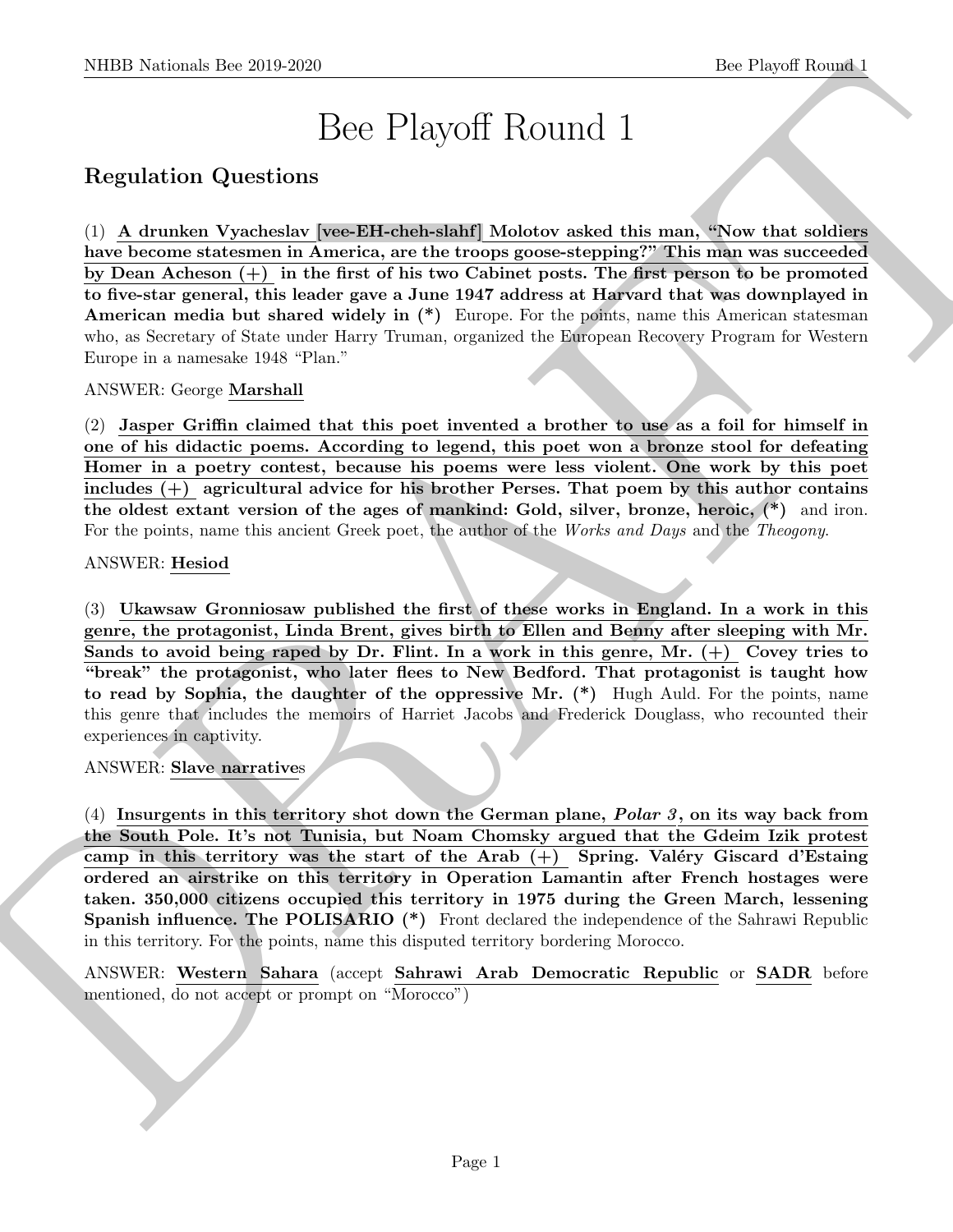NIBB Noticeals lies 200 3269<br>(b) This term is tend for a government signing which an opporent we have the use of the property form of<br> $\alpha$  Theory. Dying of Cold" where here in properties for any interest of the law<br>of the (5) This term is used for a government against which an opponent wrote the song "Dying of Hunger, Dying of Cold" after being imprisoned for running the newspaper Tribune of the People. A subculture under this government was known as the "incredibles"  $(+)$  and wore green jackets, thick glasses, and styled their hair like dog ears. Gracchus Babeuf was executed for attempting to overthrow this government in the Conspiracy of the Equals. Paul (\*) Barras declared himself the leader of this government after the Battle of 13 Vendemaire. For the points, name this French Revolutionary government ended by Napoleon's coup.

# ANSWER: French Directory (accept Directorate)

(6) To avoid arrest, this man assumed the pseudonym "Barry Freed" and wrote as a travel columnist for *Crawdaddy!* magazine. This man threw dollars onto the floor of the New York Stock Exchange to protest corporate greed. Pete Townshend  $(+)$  hit this man with a guitar after he ran up on stage during a performance by The Who to protest the imprisonment of White Panther Party founder John Sinclair. This man attempted to levitate the Pentagon in 1967 with Jerry Rubin (\*) and nominated "Pigasus" for president at the 1968 DNC. For the points, name this counterculture activist and member of the Chicago Seven.

#### ANSWER: Abbie Hoffman

(7) This philosopher used his influence in Egypt to pay the ransom of King Amalric's captives from Bilrays. While holding the title of Nagid, this philosopher served as the physician of Al Qadi al Fadil and later as the court physician for Saladin. (+) One work by this philosopher was written as a letter to Joseph ben Judah of Ceuta and served to unite Aristotle with the Tanakh. This philosopher's main religious work was a compilation of the Oral (\*) Torah titled Mishneh Torah. For the points, name this medieval Jewish philosopher, the author of The Guide for the Perplexed.

ANSWER: Maimonides (accept Moses (or Moishe) ben Maimon, accept Rambam)

(8) Liberal politicians and leaders of these organizations, such as Dan Takuma, were targeted in the League of Blood incident. A gap created by the fall of these organizations led to the creation of the keiretsu. One of these organizations, Yasuda,  $(+)$  dissolved itself after its assets were seized as part of a campaign against these organizations during the US occupation. One of the "Big Four" of these organizations created the A6M "Zero" during World War Two. Mitsubishi (\*) was what type of "financial clique," For the points, business conglomerates that held large amounts of influence in the Japanese Empire?

ANSWER: Zaibatsus (accept financial clique before it is read)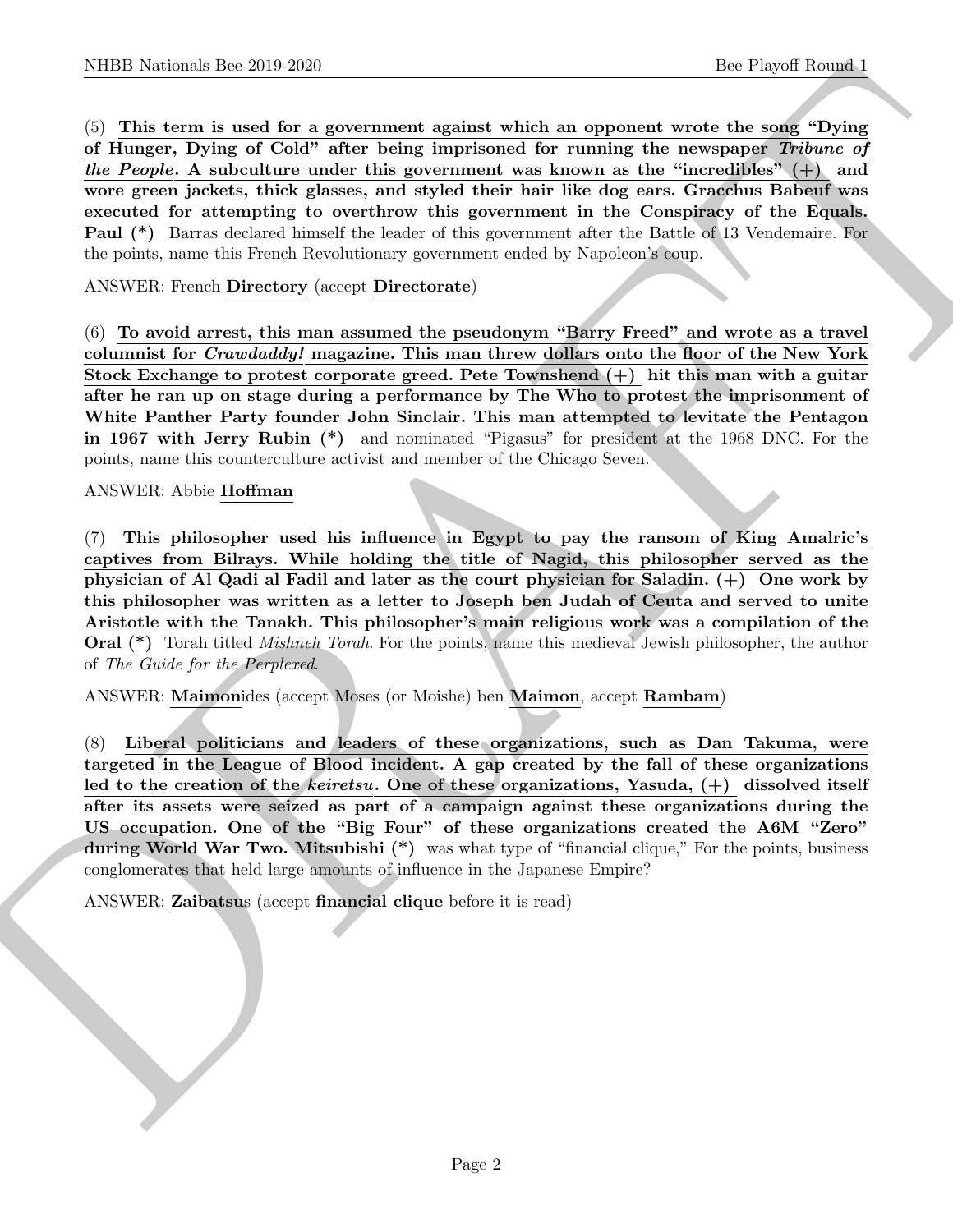NIBED Noticeals line 2019-2020<br>
(b) A sympatories that a theoretical state of the sympatories field a Pensant View in A results of the Sympatories of the Channel Control and Channel State of the Channel Control and Channe (9) A year after this treaty was signed, Pieter Corbeels led a Peasants' War in a region of Flanders that had changed hands. This treaty was signed at Betrando Del Torre's house after one side's commander rested at Ludovico Manin's villa. The Cisalpine and Ligurian (+) Republics were recognized in this treaty, which followed the Armistice of Leoben and ended over a millennium of independence for Venice. As part of this Philipp von Cobenzl-negotiated treaty, the Austrian side released the Marquis (\*) de Lafayette from prison. For the points, name this 1797 treaty which Napoleon signed after a victorious campaign in Italy.

# ANSWER: Treaty of Campo Formio

(10) This Harvard lawyer's tendency to use long words led to the Washington Post comparing him to a "traveling scholar." This man won an attempt to get onto the Ohio primary ticket in the case [This Man] v. Celebrezze. Patrick  $(+)$  Lucey, two-time Wisconsin governor, was named this man's running mate during his presidential campaign. This man proposed a 50-cent per gallon tax on gasoline (\*) as a way to lessen the effect of the oil crisis. For the points, name this third-party candidate who finished third behind Ronald Reagan and Jimmy Carter in the 1980 US presidential election.

#### ANSWER: John B(ayard) Anderson

(11) This composer depicted the mocking of Christ in the movement "Et viri, qui tenebant illum." In 1980, this man was commissioned by  $\it Solidarnos\acute{c}$  to compose a piece accompanying the unveiling of a statue in memory of those killed in 1970 anti-government riots at the  $(+)$ Gdansk shipyards. This composer of the *Polish Requiem* is known for a piece for fifty-two strings including massive tone clusters dedicated to those (\*) killed by an atomic bomb. For the points, name this composer of St. Luke's Passion and Threnody for the Victims of Hiroshima.

#### ANSWER: Krzysztof Penderecki

(12) The name of this group is derived from a village where the Santhal tribe rose up against landowners. In 2009, one hundred thousand troops were deployed to the Red Corridor in an attempt to shut down this group during the Green Hunt.  $(+)$  This group's manifesto is derived from the Historic Eight Documents, which criticizes the Soviet system as revisionism. This group, which ambushed seventy-six policemen in Dantewada in 2010, was the target of Operation Steeplechase,  $(*)$  a secret operation authorized by Indira Gandhi. For the points, name this Indian movement that backs far-left Communism.

# ANSWER: Naxalites

 $(13)$  This politician passed the Lex Acilia to put the equites in charge of extortion trials, and he attempted to extend "Latin Rights" to all Italian allies. This man was implicated in the death of his brother-in-law, Scipio Aemilianus. (+) This man's political career began while serving in a land-commission established by his brother that was fiercely opposed by the Senatorial class. This man committed suicide in 121 BC to avoid a  $(*)$  pro-Senate mob. For the points, name this younger of a pair of Romans who attempted to redistribute land to poor citizens, the brother of Tiberius.

# ANSWER: Gaius Gracchus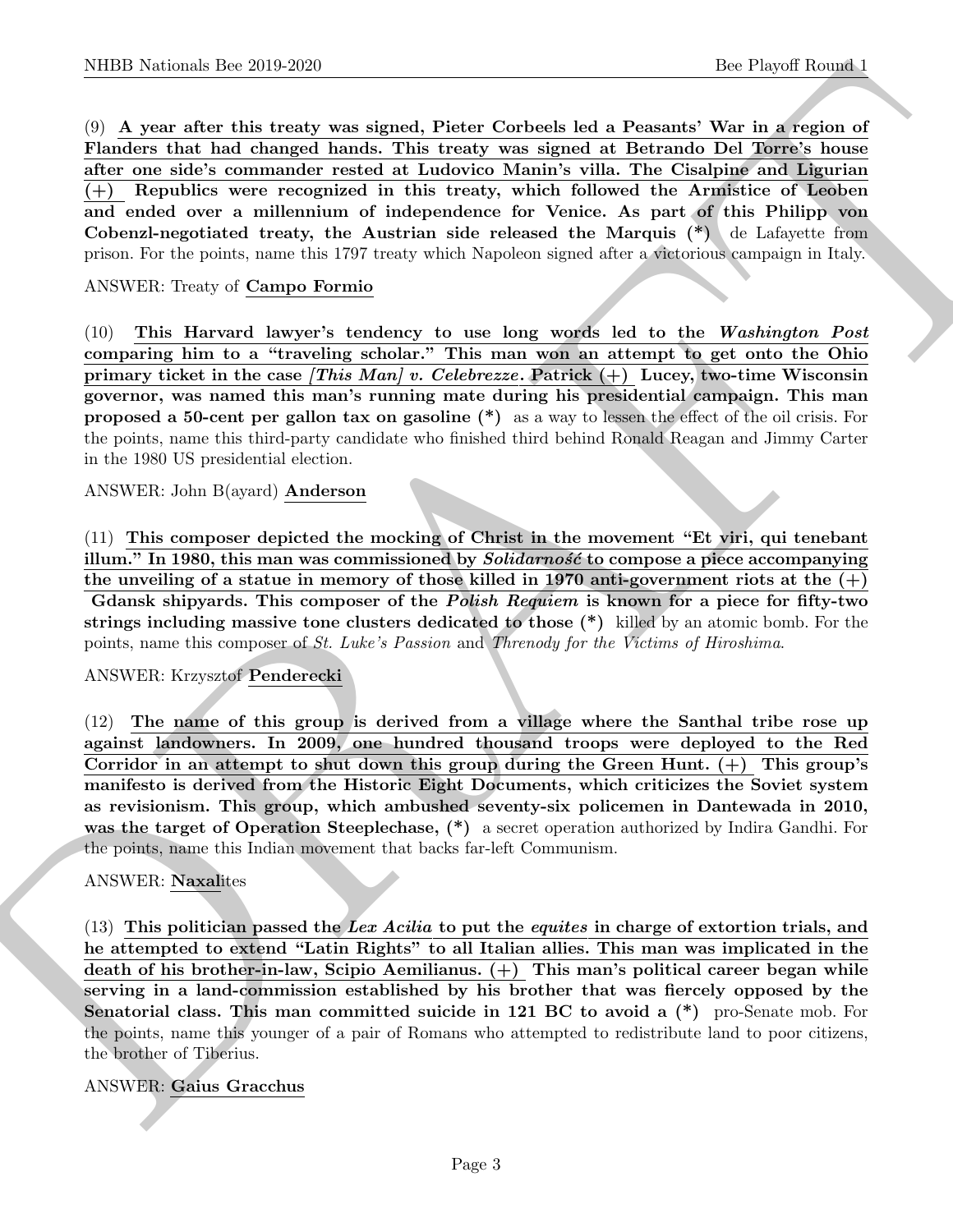NIBB Noticeal- line 20.9.269<br>
(b) The Bautan in Statistics may have been the subject of a completely factorial formula and<br>
(d) This may have been the strengthen and subject of a completely factorial statistical<br>
Morels T (14) This man's "Raiders" may have been the subject of a completely fabricated skirmish at Ward's Tavern to boost the reputation of Portuguese-born patriot Peter Francisco. While attempting to negotiate a truce with Abraham Buford, this man's (+) horse was shot from under him, prompting his troops to commit the Waxhaw Massacre in South Carolina and earning him the nickname "The Butcher." Three lines by the Broad River were employed by Daniel Morgan to defeat this commander of the (\*) British Legion. For the points, name this British general who was defeated at the Battle of Cowpens.

## ANSWER: Banastre Tarleton

(15) In one painting by this artist, a depiction of the Golden Gate is contrasted with an allegory of the Valley of Darkness in a representation of American exploration. Another painting by this artist of Westward the Course of Empire Takes Its Way depicts a council of (+) Dominicans in Salamanca in Spain hearing the pleas of young explorer, Christopher Columbus. In his best known work, this man anachronistically includes the "Stars and Stripes" being held by Lieutenant James (\*) Monroe. For the points, name this painter of Washington Crossing the Delaware.

# ANSWER: Emanuel Leutze

(16) A powerful minister of this empire founded a series of schools for higher education called *nizamiyyah*. That minister, Nizam al-Mulk, was killed by the Assassins during the reign of Malik-Shah I. The Fatimids (+) reconquered Jerusalem from this empire just prior to the First Crusade. This empire's Anatolian region became the Sultanate of Rum, where its ruler Alp Arslan (\*) captured Byzantine emperor Romanos IV at the Battle of Manzikert. For the points, name this Turkish empire which ruled much of the Middle East in the 11th and 12th centuries.

# ANSWER: Seljuk Empire

 $(17)$  This man rose to fame after covertly capturing the bridges of Liège with the 14th Brigade, but this man's troops failed in Operation Georgette, also known as the Fourth Battle of Ypres. This man's The Total War argued for maintaining  $(+)$  war preparations even in times of peace. This man later explained his side's defeat in World War One in a meeting with Sir Neill Malcolm where the phrase  $(*)$  "stab-in-the-back" was used as the reason for the German loss. For the points, name this anti-Semitic general who, with Paul von Hindenburg, masterminded the German victory at Tannenberg.

# ANSWER: Erich Ludendorff

(18) This person's name was adopted by Siwanoy chief Wampage as their people cusomarily took the name of the most famous person they killed. This follower of John Cotton declared, "You have no power over my body" to men such as Thomas Dudley, who opposed this person preaching Cotton's (+) "covenant of grace" theology. After being put on trial during the Antinomian controversy, this person moved to the newly founded (\*) Portsmouth colony. For the points, name this woman who moved to Rhode Island after being expelled from the Massachusetts Bay Colony for unorthodox theological teachings.

# ANSWER: Anne Hutchinson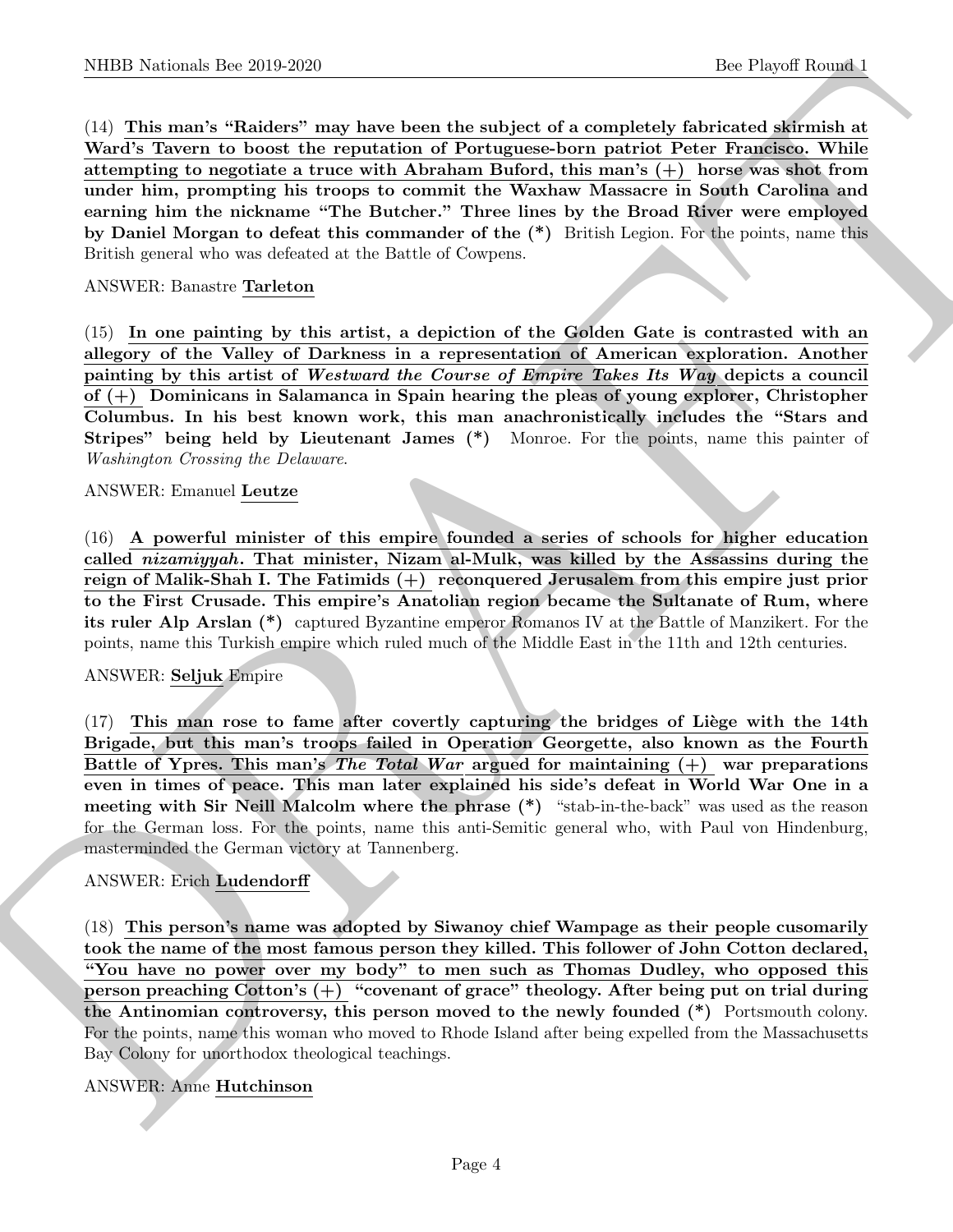NIBB Noticeals line 200 200<br>
(b) This could yet a line and international sporting the Player Rounds<br>
(d) This could yet a going with the contrast of the Player Christmas (see Fig. 1). This could be represented to<br>
Operati (19) This country's first gold medal in an international sporting event was earned by weightlifter Tuau Lapua Lapua at the 2013 Pacific Mini Games. This country's first female Olympic athlete, Asenate Manoa, practiced with Fiji's  $(+)$  track team after initially using the runway of Funafuti International Airport to train for the 100 meter sprint. The 2008 Olympics were the first ever attended by this nation also known as the Ellice (\*) Islands. Musician Opetaia Foa'i and sprinter Etimoni Timuani are citizens of, for the points, what small Polynesian country whose first prime minister in 1978 was Toaripï Lauti.

ANSWER: Tuvalu (accept Ellice Islands before mentioned)

(20) A musical work named for this event was arranged for trumpet by Jean-Baptiste Arban and was first popularized by Niccolo Paganini. In 1797, Francis II outlawed this event, which began in 1162 after the defeat of the Patriarch of Aquileia, (+) Ulrico di Treven. During this event, people often wear bauta and costumes inspired by French physician Charles de Lorme who invented the *medicao della peste*. This event returned in 1979 but was called off in February (\*) 2020 due to COVID-19. For the points, name this annual festival in which attendees celebrate Mardi Gras by the Grand Canal while wearing masks.

ANSWER: Carnival of Venice (accept Carnevale di Venezia)

(21) One of two Americans to die in this conflict was CIA pilot James B. McGovern, Jr. American forces engineered mass evacuations after this conflict in Operation Passage to Freedom. Jean de Lattre de Tassigny (+) constructed a namesake defensive line in this conflict after the failure of Operation Léa. Domestic opposition to this conflict from Henri Martin and Raymonde Dien was supported by Maurice Thorez. This conflict's decisive battle came after Operation Vulture failed to save Christian de Castries at (\*) Dien Bien Phu. For the points, name this conflict which led to Vietnamese independence from France.

ANSWER: First Indochina War (accept Anti-French Resistance War)

(22) During the second phase of this war, allies Henry VIII and Maximilian I defeated a French cavalry force led by Jacques de La Palice at the Battle of the Spurs. A Scottish invasion attempt against England during this war failed at the Battle of  $(+)$  Flodden where James IV was killed. The defeat of an army of Swiss pikemen by a superior Franco-Venetian force at the Battle of Marignano (\*) helped spur the end of this war. For the points, name this conflict of the Italian Wars, fought among the members of a namesake alliance formed by Pope Julius II that included France, Spain, and the Holy Roman Empire.

ANSWER: War of the League of Cambrai (accept War of the Holy League)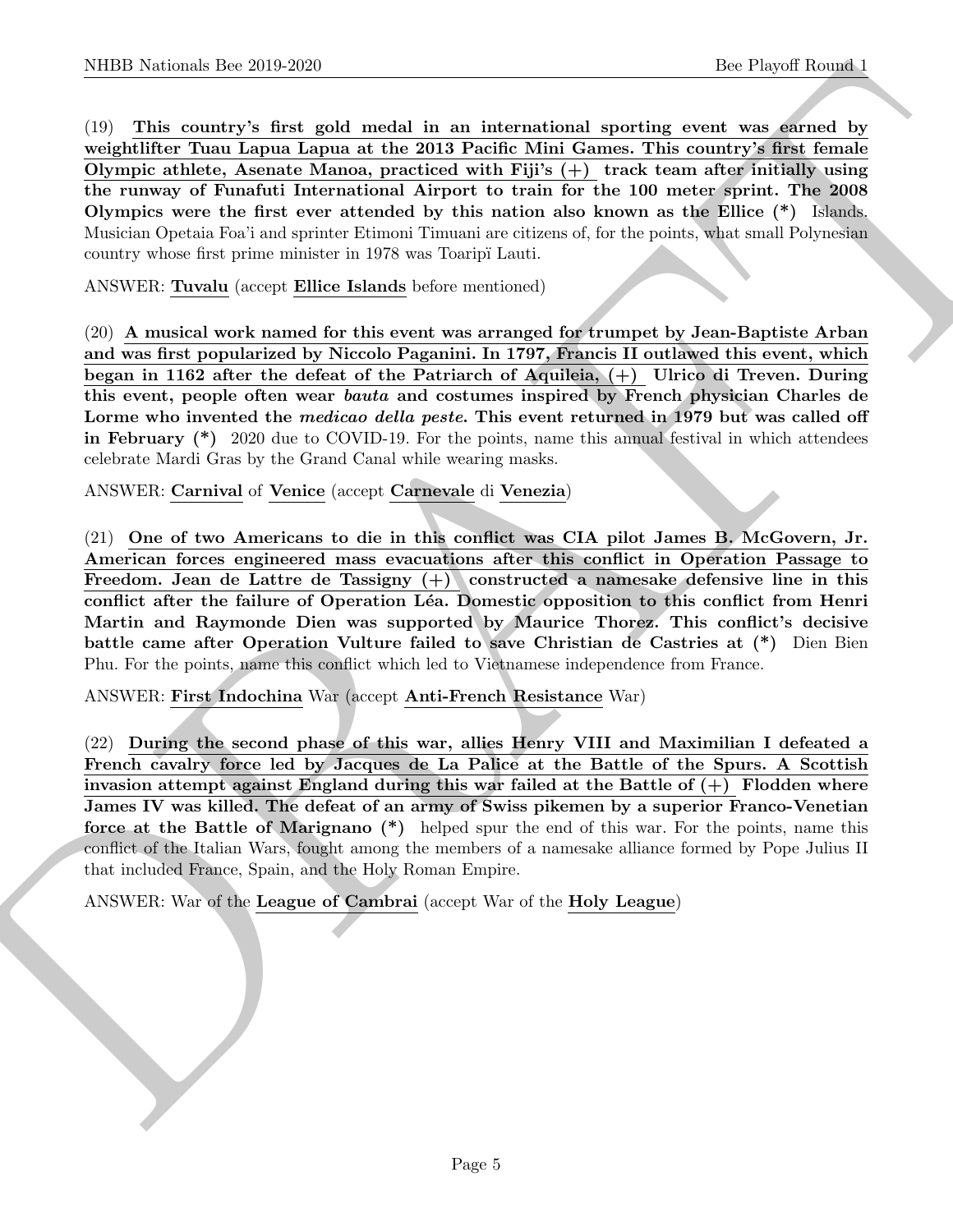(23) This man helped found the Emanuel African Methodist Episcopal Church, the oldest AME church in the US South, which was burned by an angry crowd. Governor Thomas Bennett objected to the secret court proceedings surrounding this man, arguing that he deserved the right of  $(+)$  habeas corpus as he was a free man. This man had purchased his freedom with lottery winnings and had previously been known as Telemaque. George Wilson and Joe LaRoche (\*) exposed this man's Bastille Day plans. For the points, name this leader of "The Rising," a planned 1822 slave revolt in Charleston.

ANSWER: Denmark Vesey (accept Telemaque before mentioned)

(24) A Nicaraguan group named for the use of this specific product used it to protest the arrest of Marlén Chow at a 2018 anti-Ortega demonstration. A protester in Macedonia used this product to deface a police riot shield in 2015. Beginning in 1941, a variety of this product nicknamed (+) "Montezuma" was standard-issue for women in the U.S. Army. That product was designed by Elizabeth Arden, who distributed this product to Charlotte (\*) Perkins Gilman and other protesting suffragettes in the 1910s and 20s. For the points, name this specific product used in protests like Nicaragua's "Soy Pico Rojo."

ANSWER: Red lipstick (prompt on "makeup" and other similar answers)

NIBB Notional- line 20.9.269<br>
(Sc Pleyerf Rounds) <br>
1bc Pleyerf Rounds)<br>
CS TOME simulation of the Banamed African Medavika Epireopal Church (and other and<br>
AME church in the U.S. South, which was burned by an angry cross (25) A cartoon of this scandal by John Wilson Bengough shows a man saying, "These Hands are clean" while his left hand reads, "Send me another \$10,000." John Abbott was asked for money in this scandal, which included a suspension of Parliament by Lord  $(+)$  Dufferin. During this scandal, George Norris stole incriminating letters and sold them to the Liberals. Hugh Allan wrote a letter to Americans saying he would be made head of the company that was central to this scandal. The first ministry of John  $(*)$  Macdonald was rocked by, for the points, what 1870s political scandal involving a Canadian transcontinental railway?

# ANSWER: Pacific scandal

(26) This ruler built the Allgemeines Krankenhaus as part of his plan to centralize healthcare in a single hospital, though that only increased infection rates. Pope Pius VI paid a visit to this ruler after he dissolved hundreds of monasteries in his country. Vonckists  $(+)$  and Statists clashed in a revolt against this ruler that resulted in the creation of the United Belgian States. This ruler guaranteed private religious freedom with the Patent of Toleration and abolished (\*) serfdom in his country. For the points, name this enlightened despot who succeeded his mother Maria Theresa as Emperor of Austria.

ANSWER: Joseph II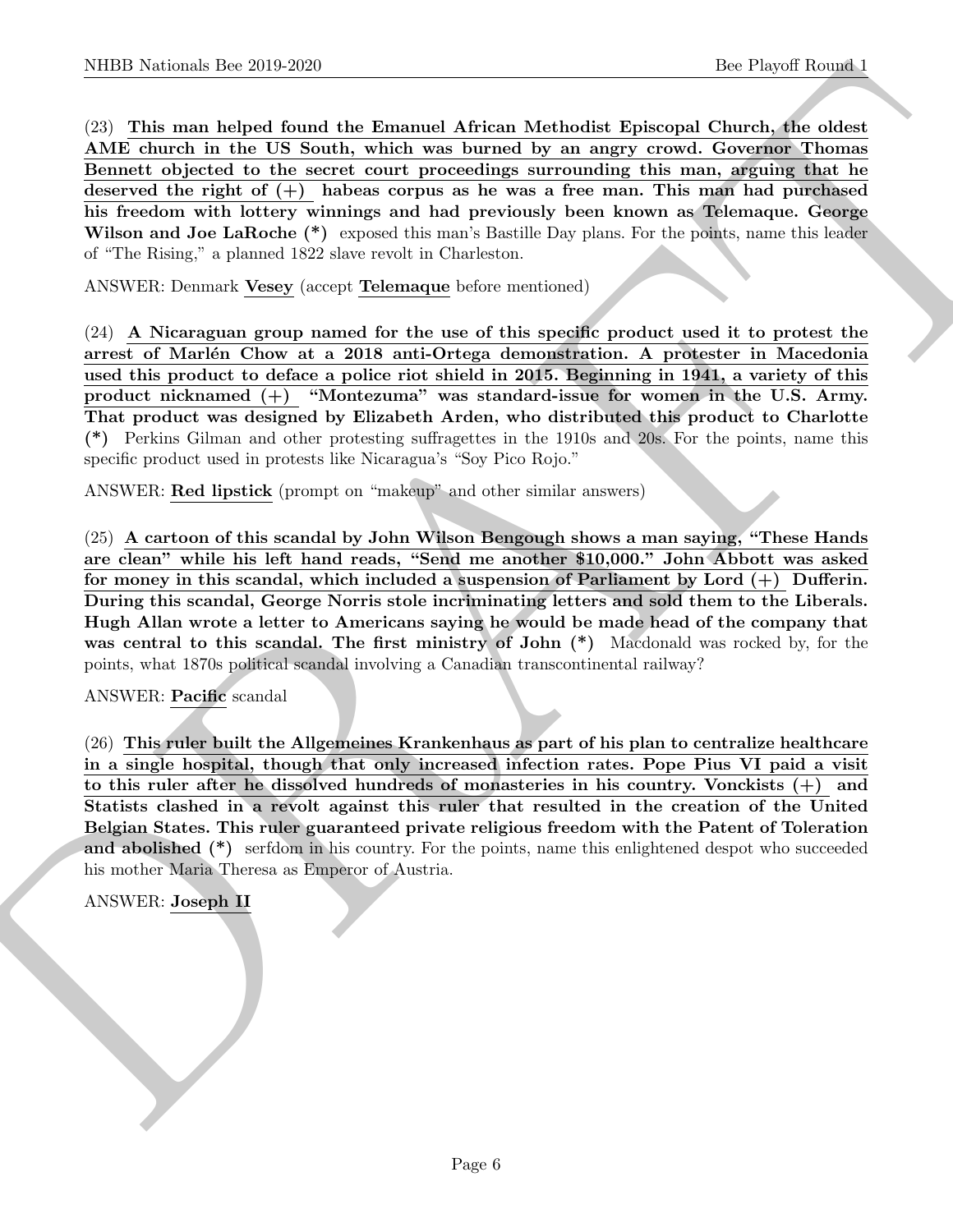NIBB Notional- line 20:0.269<br>
25: Now Markon (b) and the Ukrainity stati that U.S. should heap the Planetari dominal control in Nightsian of the Nightsian of the Nightsian of the Nightsian of the Nightsian of the Nightsia (27) A politician of this ethnicity said the U.S. should keep the Panama Canal, claiming, "We stole it fair and square." That politician was a PhD linguist and semanticist before entering politics. Another politician of this ethnicity condemned the "shadowy government (+) with its own Air Force" during the Iran-Contra investigation. That politician of this ethnicity served with the 442nd Regiment, was a Medal of Honor recipient, and lost an (\*) arm in World War Two before serving in the Senate for forty-nine years. For the points, name this ethnicity shared by Senators Daniel Inouye and S.I. Hayakawa.

ANSWER: Japanese-Americans (accept Nikkei-Amerikajin, accept Nihonjin)

(28) These people were forced to migrate to the region around Curarrehue by Julio Argentino Roca during the Conquest of the Desert. These people were led by chieftains called Loncos, who supposedly elected Frenchman Orélie-Antoine de Tounens  $(+)$  as the Great Toqui in return for arms in their independence struggle. A leader of these people named Pelantaru defeated the Spanish at the Battle of Curalaba. Settling near the Bio-Bio River, these people defeated and killed the conquistador Pedro de Valdivia during the (\*) Arauco War. For the points, name these indigenous people from Chile.

ANSWER: Mapuche (accept Araucanians prior to "Arauco War," prompt on descriptions of indigenous people of Chile)

(29) This man was sentenced to life in Leopoldov Prison following a Stalinist purge of Communist Party leaders but was released after six years in 1960. This man helped lead an uprising in 1944 against the government of Jozef Tiso. While imprisoned, this man's appeals to the Communist leaders were ignored as  $(+)$  Antonin Novotny feared what he could do if released. This man led his nation through a period called "Normalization" after succeeding Alexander (\*) Dubcek in his most notable position. For the points, name this man who from 1975 to 1989 served as president of Czechoslovakia.

ANSWER: Gustáv Husák

(30) This man fled his home country in 1795 but disliked American attachment to money. While living in Philadelphia, this man described George Washington as a "high-flying aristocrat." This man anonymously signed a 1791 pamphlet arguing on behalf of Catholics as  $(+)$  "A Northern Whig." That distinguished this man from other Whigs from his country like Henry Grattan and Henry Flood who wanted Catholic emancipation without separation from England. This man was the leader of the Society of United Irishmen when it launched the Irish (\*) Rebellion of 1798. For the points, name this "Father of Irish Republicanism."

ANSWER: Theobald Wolfe Tone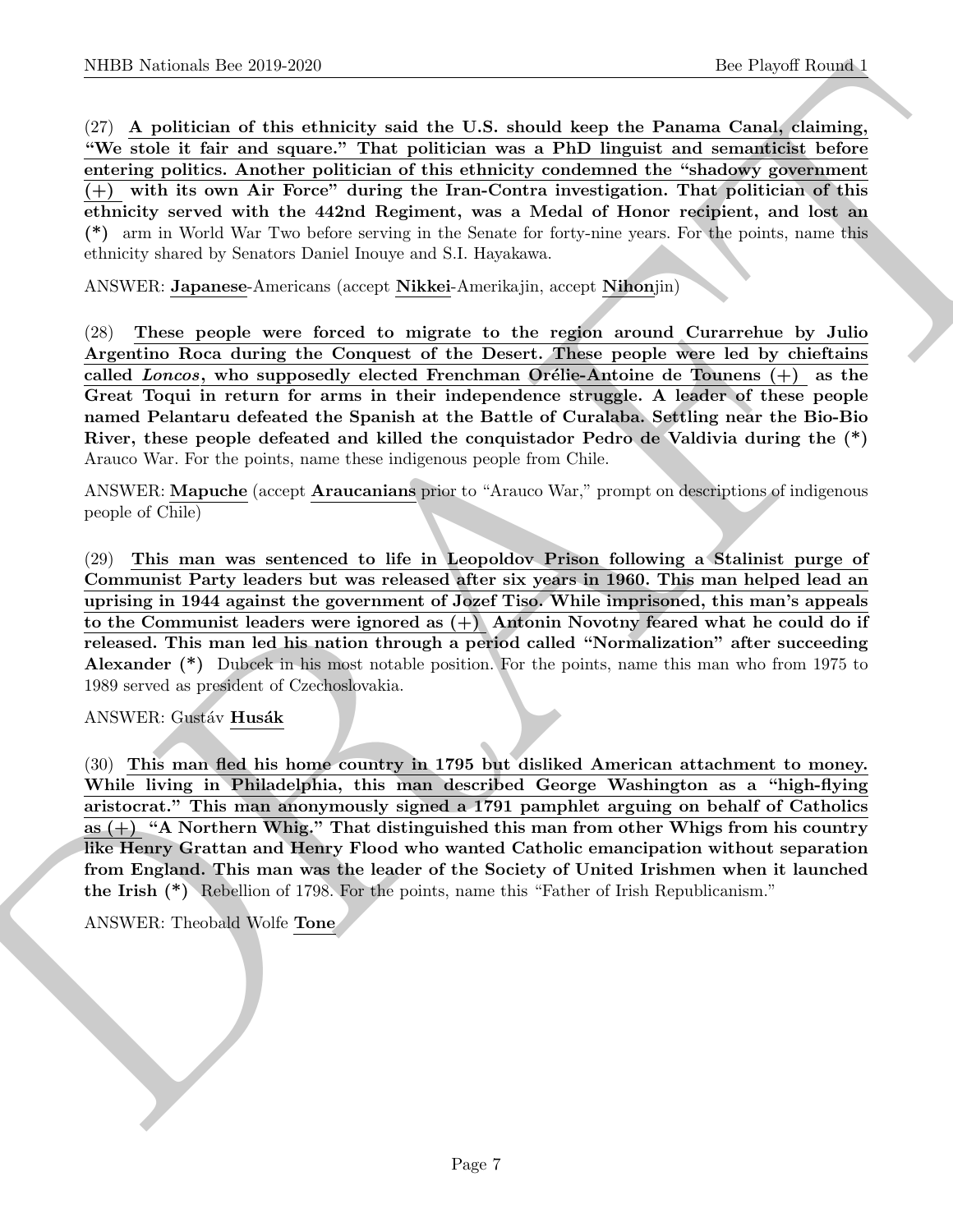NIBB Notional- the 20.9 269<br>
(3) This unider two continues for Affed Lion's Blue Note Betters are collected as well as<br>
(3) This unider the continues and the crisister. The contribution of the<br>
derivative of Modern Affede (31) This musician's recordings for Alfred Lion's Blue Note Records are collected in several albums titled Genius of Modern Music, Volume 1. Footage commissioned in 1967 by West German Public Television was used to create a Clint Eastwood-produced (+) documentary about this musician. Charlotte Zwerin directed that documentary about this musician, using Christian Blackwood's footage called the "Dead Sea Scrolls of Jazz," subtitled (\*) "Straight, No Chaser." For the points, name this jazz pianist, the composer of the most recorded jazz standard in history, "Round Midnight."

## ANSWER: Thelonious Monk

(32) A book by this historian includes an early discussion of how Adlai Stevenson being derided as an "egghead" was emblematic of the title phenomenon. This man's 1948 book The American Political Tradition is often seen as a prime example of the  $(+)$  "consensus history" movement. This historian authored an essay that linked Barry Goldwater's popularity to a tendency towards conspiracy theories he called the (\*) "paranoid style." For the points, name this Columbia University professor who authored the cultural history Anti-Intellectualism in American Life.

#### ANSWER: Richard Hofstadter

(33) This disease was first identified by Italian microbiologist Carlo Urbani who became infected, and later died, after working at The French Hospital. Poor drain placement led to over three hundred cases of this disease in the Amoy Gardens (+) apartment complex, whose residents were transferred to Lady MacLehose Holiday Village. This disease, which was traced by scientists to horseshoe bats living in Yunnan, resulted in the death of Dr. **Joanna** (\*) Tse Yuen-man. For the points, name this respiratory disease that killed hundreds in Hong Kong and China in 2003.

ANSWER: SARS (accept severe acute respiratory syndrome)

(34) For opposing this action, Chen Mengjia was labeled a "rightist." A follow-up to this action, the overly ambitious "Second Scheme," failed in part due to the lack of experts in the aftermath of the Cultural Revolution. Lu Xun supported this action  $(+)$  decades prior to its implementation in an essay that contains the section "The Masses Are by No Means as Stupid as the Scholars Imagine." In 1956, this action was carried out by the newly founded People's Republic in order to improve (\*) literacy. For the points, name this action in which an East Asian language was made easier to read.

ANSWER: Simplification of Chinese characters (accept Chinese Character Simplification Scheme, accept reduction of Chinese characters, do not accept "standardization" of Chinese characters)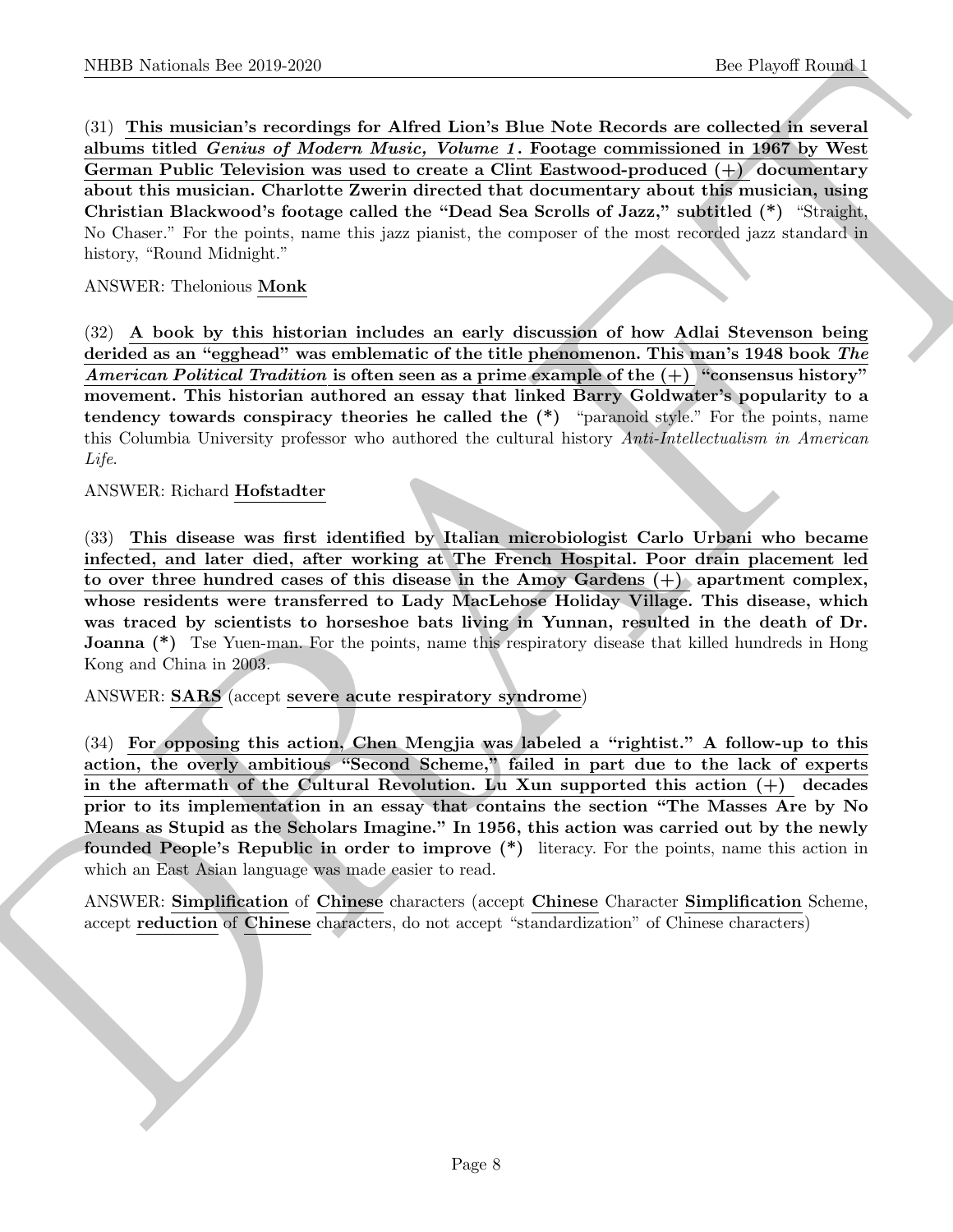(35) One person with this first name suggested the deportations that became the Circassian Genocide. One ruler of this name married Marina Mniszek before Basil IV had him murdered. A prince of this name defeated the Golden  $(+)$  Horde near the Don River at Kulikovo Field in 1380. This was the first name of Alexander II's Minister of War, whose surname was Milyutin. The youngest son of Ivan the  $(*)$  Terrible had this name, and he probably died during the regency of Boris Godunov. For the points, give this name claimed by many pretenders during the Time of Troubles.

ANSWER: Dmitry (accept Dmitry Milyutin, accept Dmitry Ivanovich, accept Dmitry Donskoy, accept Dmitry of the Don, accept the False Dmitrys)

NIBER Noticeals. Der 2019.269<br>
(So Piegori Rooms). Bec Piegori Rooms)<br>
(So Donne presented the tilat manner suggested that donne to the external and the control of the manner of the manner of the manner of Marine Monten a (36) This man claimed that a nation that spends more on military defense than social uplift "is approaching spiritual death." In a speech at Riverside Church, this man said the U.S. was "the greatest purveyor of  $(+)$  violence in the world today." This man lost the support of allies like Billy Graham after giving his "Beyond Vietnam" address against the war. In one speech, this man proclaimed, "I'm not fearing any man. (\*) Mine eyes have seen the glory of the coming of the Lord." For the points, name this civil rights leader who gave his best known speech on August 28, 1963 on the steps of the Lincoln Memorial.

ANSWER: Martin Luther King Jr. (or MLK)

(37) In 1908, this state responded to the lobbying of a woman born Letitia Green by establishing its first state park, Fort Massac, near the Ohio River. This state's most visited state park, Starved Rock, legendarily got its name after a group of Ottawa held a siege to avenge (+) Pontiac's assassination. Oak Ridge Cemetery in this state was the site of a failed attempt at a presidential grave robbery in 1876. In 1865, Ulysses Grant was given an Italianate brick house in this state where his home is now a museum in the city of  $(*)$ Galena. For the points, name this midwestern state where one can visit the tomb of Abraham Lincoln.

# ANSWER: Illinois

(38) During this conflict, General Charles Dugua died in a costly fort assault near the Cahos Mountains called the Battle of Crête-à-Pierrot. Gabriel, comte d'Hédouville sowed dissent on one side of this conflict, leading to the War of the Knives. (+) An invasion force in this conflict led by Napoleon's brother-in-law, Charles Leclerc, was crippled by yellow fever. After this conflict, all French settlers on the island were killed on the order of (\*) Jean-Jacques Dessalines. For the points, name this conflict in which former slaves like Toussaint Louverture overthrew colonists in a Caribbean country.

# ANSWER: Haitian Revolution